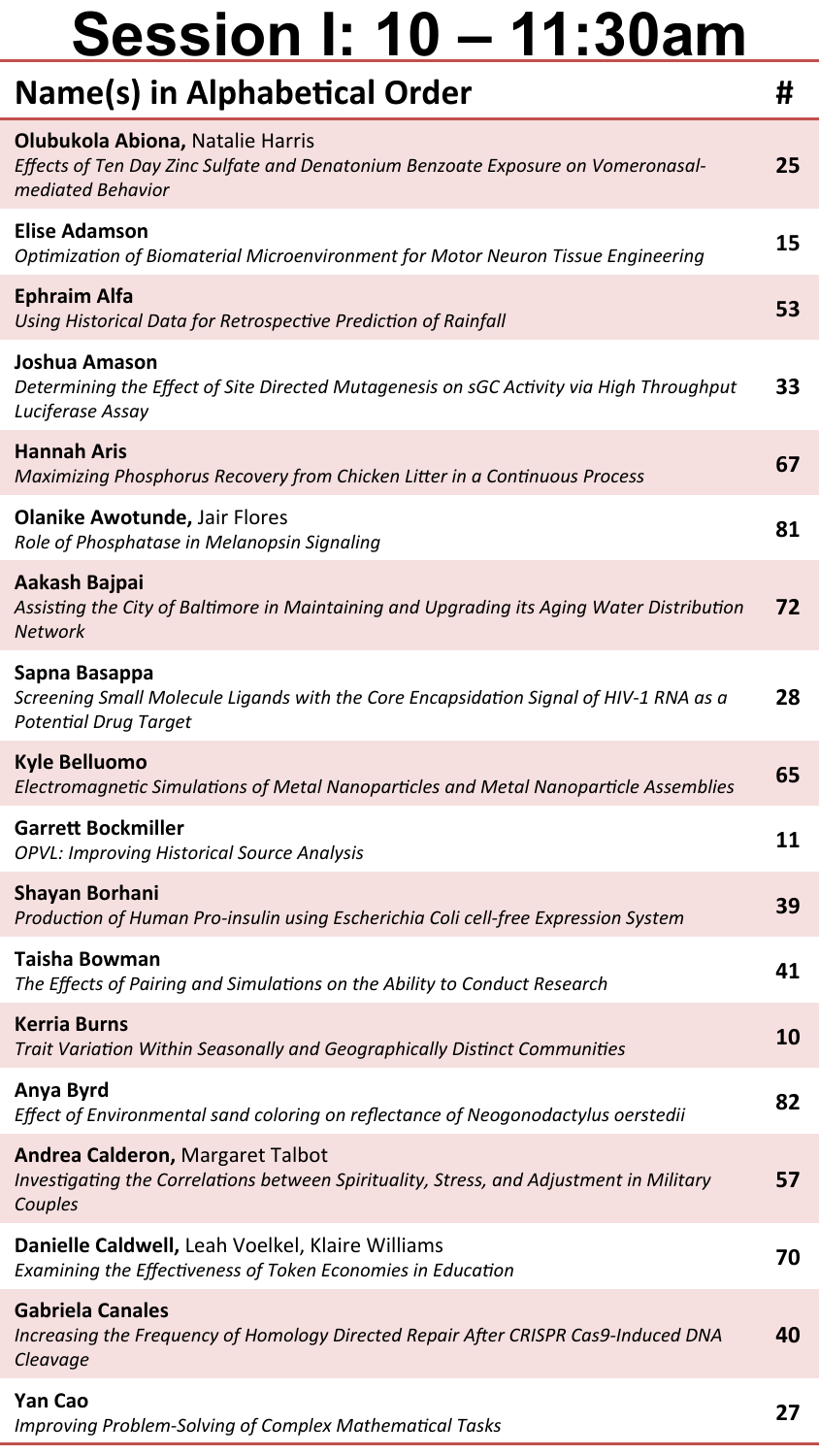| Name(s) in Alphabetical Order                                                                                                                 | #  |
|-----------------------------------------------------------------------------------------------------------------------------------------------|----|
| Nicholas Carter, Andrew Soyka, Carol Zubrowksi, Joshua Shomo<br>BEDBOT: A Control Structure for the Piano Mattress Project                    | 85 |
| <b>Dennis Chacko</b><br>Using Bayesian Analysis Relaxation Spectra to Analyze Peptide Based Hydrogels                                         | 56 |
| <b>Kevin Chen</b><br>Polymerization is Required for UNC-45A Destabilization of Microtubules in Cancer Cells                                   | 63 |
| Nancy Chen, Felice Schwartz<br>Differences in Math Socialization between Native Chinese and U.S. Chinese Immigrant<br><b>Mothers</b>          | 13 |
| <b>Jennifer Christhilf</b><br>Andros Island Vegetation Types: Habitat Usage Patterns of the Bahama Oriole                                     | 64 |
| Kritika Chugh<br>Xenobiotic Exposure Induced Morphological Changes in the Main Olfactory Epithelium                                           | 58 |
| Ann Cirincione, Kaylyn Clark<br>Assigning Phenotype Ontologies to Genetic Variants of Human Diseases                                          | 66 |
| <b>Amanda Conner</b><br>Improving Student Graphing Abilities by Modeling and Repetition                                                       | 59 |
| <b>Matthew Davis</b><br>Geography: The World Around Us                                                                                        | 84 |
| <b>Michael Droboniku</b><br>Teacher-Child Relationships Predicting Development of Children of Single-Parent Families                          | 42 |
| Sylvia Edoigiawerie<br>Exploring Somatic Stem Cell Maintenance Through Cross-Repression                                                       | 76 |
| <b>Thomas Eliason</b><br>Arguing Gooder: Facilitating Growth in Argumentative Essays                                                          | 23 |
| Samantha Furman<br>A Machine Learning Approach to Lymphocyte Detection and Quantification in Tumor<br>Histology                               | 37 |
| <b>Austin Gabel, Bryanna Canales</b><br>Understanding Induction of Suspended Animation in Zebrafish                                           | 26 |
| <b>Castle Gushen</b><br>Pollen Stratigraphy: A Simplified Methodology for Archeology and Environmental System                                 | 52 |
| <b>Kaitlin Hanifee</b><br>Ancient Ottoman Art and Modern Islamic Culture                                                                      | 45 |
| LeTeasha Harrison<br>Inciting Success or Wasting One's Breath                                                                                 | 48 |
| Rebecca Hill, Alex Lee<br>Executive Functioning Strategies: How do Children Think They Learn, and Does it Matter<br>for Task Performance?     | 34 |
| <b>Farah Jawhar</b><br>Developing Conceptual Understanding through Problem Solving Helps Students Learn<br>Algebra Concepts at a Deeper Level | 69 |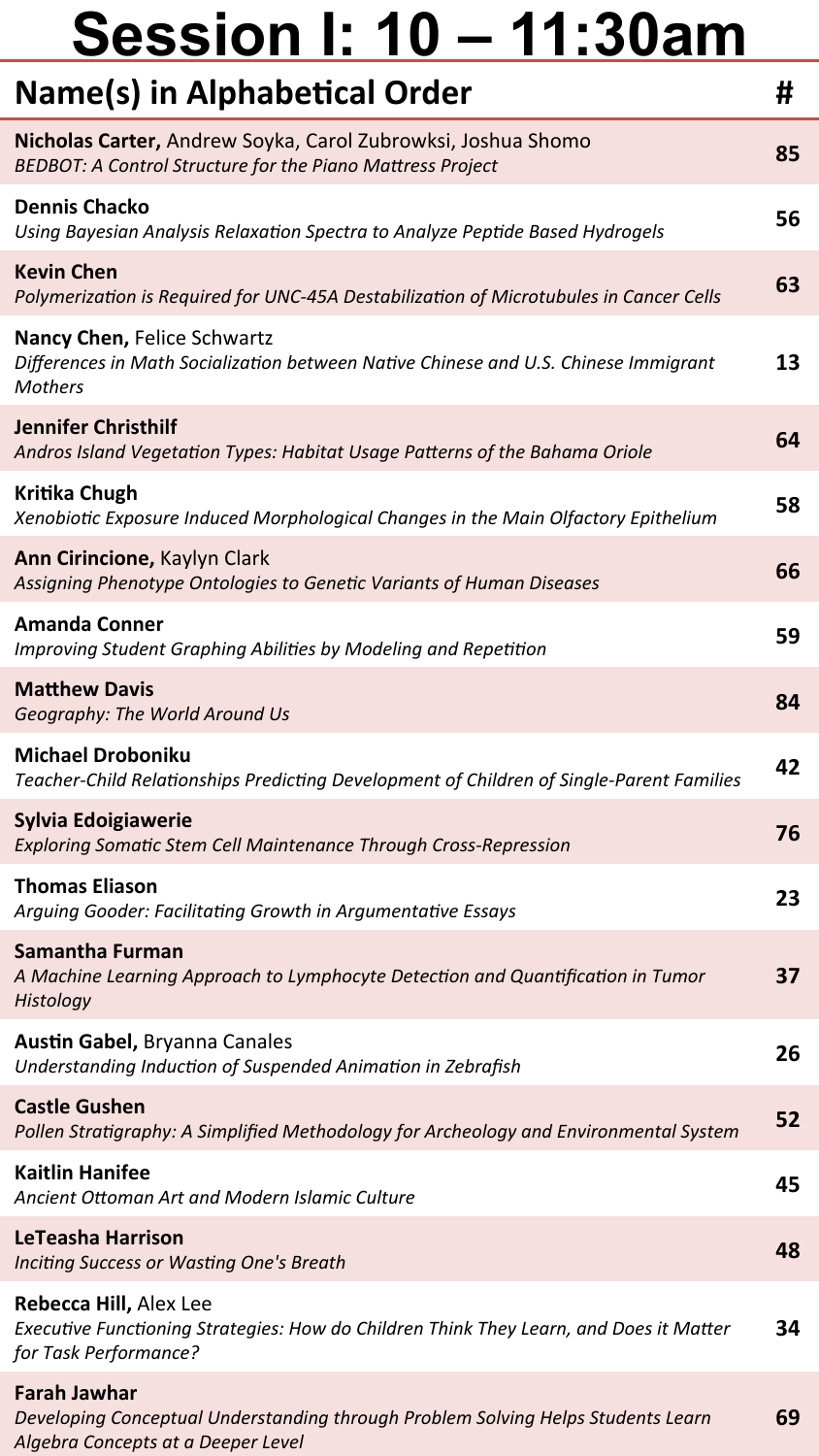| Name(s) in Alphabetical Order                                                                                                                             | #  |
|-----------------------------------------------------------------------------------------------------------------------------------------------------------|----|
| <b>Susannah Jones-Hochmuth</b><br>Faith and Feminism: How Christianity Informs Feminist Beliefs                                                           | 68 |
| <b>Marcus Jordan</b><br>Synthesis of Novel Water-Soluble Near Infrared Emitting BODIPY                                                                    | 74 |
| Michelle Katoski, Samantha Durbin<br>Validation of LiDAR Based Characterization of Overstory Tree Canopy in CERA                                          | 62 |
| <b>Melissa Lucero</b><br>Amphiphilic Chlorin-Bacteriochlorin Energy Transfer Arrays for Multicolor Imaging                                                | 80 |
| Helina Lulseged, Samie Lawal, Farhad Mahmood<br>The Effect of the STEM Undergraduate Major on Medical School Admission                                    | 43 |
| Navaal Mahdi<br>An Ethnographic Review of the Impact of the One Direction Fandom                                                                          | 4  |
| Kanwal Mahmood, Rachael M. Harrold<br>Childhood Socioeconomic Status, Discrimination, and Mood in a Racially/Ethnically<br>Diverse Sample of Young Adults | 54 |
| <b>Melissa Mahon</b><br>The Effect of Teaching Strategies to Derive Word Meanings                                                                         | 75 |
| <b>Haley Marcussen</b><br>Rhythmic Dictation Student Learning Objective                                                                                   | 8  |
| Naomi Mburu<br>Dual Glucose and Lactate Self-Powered Biosensor                                                                                            | 73 |
| <b>Maureen McAllister</b><br>The Effects of Mindfulness Meditation and Yoga on Anxiety in College Students                                                | 1  |
| <b>Alicia Miller</b><br>Explicit Attitudes in a Psychology of Women Course                                                                                | 38 |
| <b>Sylvia Min</b><br>Understanding the Role of the Novel Histone Methyltransferase Set5 in Chromatin<br>Assembly                                          | 16 |
| Sean Najmi<br>Non-Invasive Fiber Optic Biosensor for Detection of Glutamine                                                                               | 17 |
| <b>Bailey Nance</b><br>Effect of Antibiotics on HeLa Cell Proliferation and Clustering of PFKL-mEGFP                                                      | 31 |
| <b>Vanessa Nwaiwu</b><br>Controlled Content Mixing of Small and Large Unilamellar Vesicles for Single Molecular<br><b>Studies</b>                         | 7  |
| <b>Brian O'Connor</b><br>Structure-Activity Relationship of the Sugar Moieties in Flex 4-Methoxy Guanosine                                                | 5  |
| Kamsi Odinammadu<br>Engineering Caenorhobditis Elegans for Phototaxis                                                                                     | 29 |
| <b>Chimdiya Onwukwe</b><br>Using Physiological Data to Explore the Relationship between Nanoparticle Surface<br>Charge and Complement Activation          | 49 |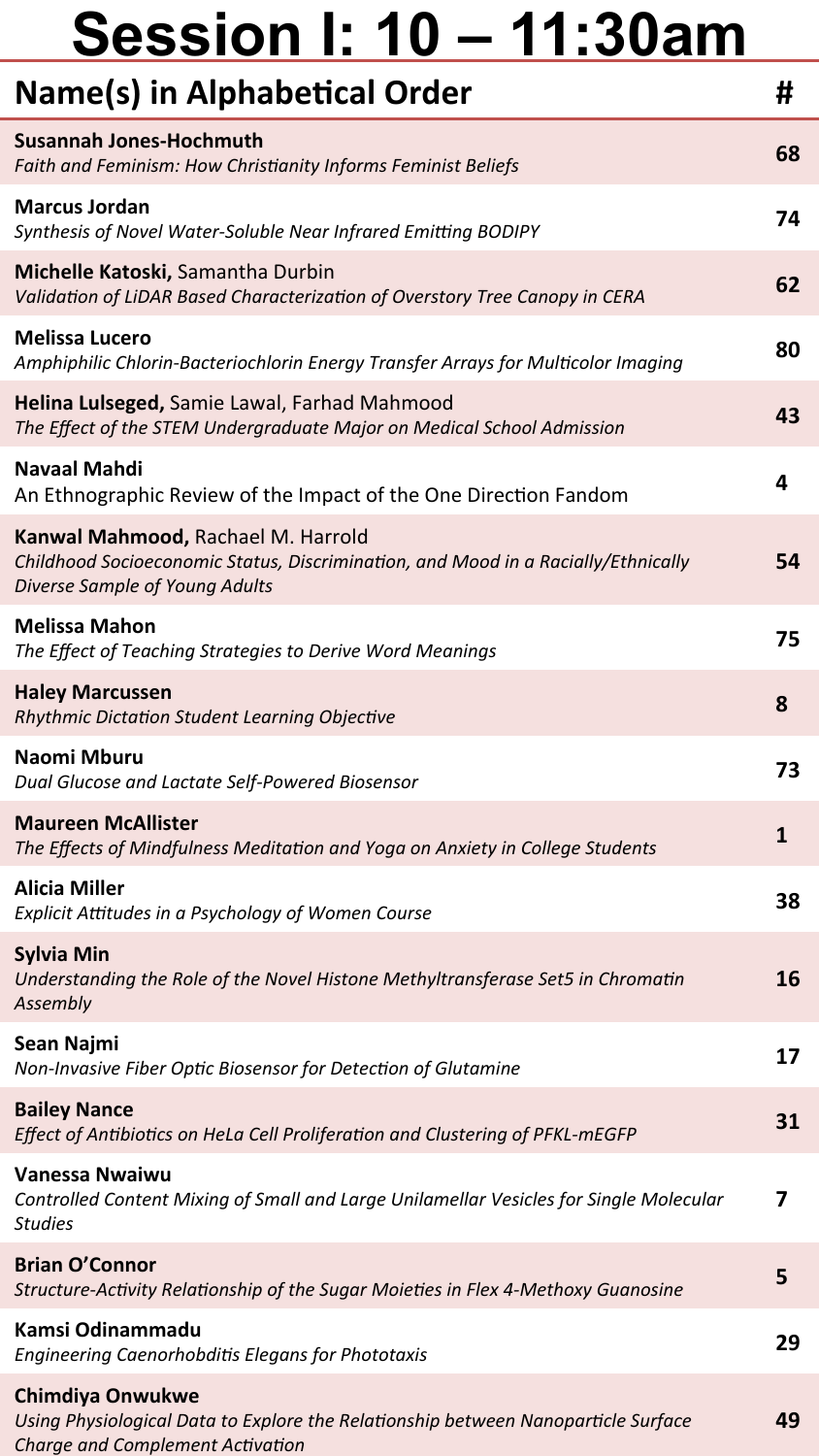| Name(s) in Alphabetical Order                                                                                                                                                                            | #  |
|----------------------------------------------------------------------------------------------------------------------------------------------------------------------------------------------------------|----|
| Kathleen Pagarigan, Nhu Nguyen<br>Optimization of Alkyl Radical Synthesis via Photoinduced Decarboxylation                                                                                               | 9  |
| <b>Julian Paige</b><br>Development of a Low Cost Automated Sensor for the Simultaneous Measurement of Gas<br>and Particle-phase Ammonia                                                                  | 71 |
| <b>Taylor Patrick</b><br>Development of a Multiplexing System to Test High Density Neural Probe Design for<br><b>Chemical Sensing</b>                                                                    | 36 |
| <b>Sunitha Pawar</b><br>Investigating the Genetic Interaction Between CPR5, SIM, and SMR1                                                                                                                | 2  |
| <b>Ben Price</b><br>Friends and Fictions: What's the Point?                                                                                                                                              | 19 |
| <b>Brianna Richardson</b><br>YeastPhenome.org: Compilation and Analysis of Systematic Phenotypic Surveys of the<br><b>Yeast Deletion Collection</b>                                                      | 22 |
| <b>Stephanie Romano</b><br><b>Student Learning Objective on Presentation Skills</b>                                                                                                                      | 44 |
| Iman Said, Wouhib Tamrat, Lorraine Dell'Acqua, Jonah Kracke-Bock, Viet Quoc<br>Dang, Emily Tillett<br>The Impact of Religious Identity and Religious Practices on Behavioral Measures of Self<br>Control | 12 |
| Rima Sakhawala<br>Investigating RLS1 Localization and the Evolutionary Origins of Cellular Differentiation                                                                                               | 18 |
| <b>Allison Sanphillipo</b><br>Functional Significance of Universal S2 (US2) Phosphorylation During Translation                                                                                           | 55 |
| <b>Justin Santos</b><br>Structural Determination of Selenomethionine- labeled HSLU                                                                                                                       | 14 |
| <b>Ryan Scalsky</b><br>Sociodemographic Patterns of Thyroid Function in Euthyroid Adults                                                                                                                 | 20 |
| <b>Carly Sciandra</b><br>Structure and Mechanism of an RNA Thermosensor                                                                                                                                  | 60 |
| <b>Valerie Sebald-Morrisson</b><br><b>Expanding Musical Understanding Through Vocabulary</b>                                                                                                             | 78 |
| <b>Aarti Shah</b><br>Synthesis of Flexible GS-5734 for Potential Anti-Viral Effects                                                                                                                      | 79 |
| <b>Savannah Steinly</b><br>Direct and Indirect Photolysis of Organometallic Compounds                                                                                                                    | 50 |
| Duy Tang, Jonathan McGee, Ryan Jose<br>Inductive Charging Equipment (ICE)                                                                                                                                | 51 |
| <b>Ange Lydie Tchouga</b><br>Anteriority of Tongue Position After Glossectomy Surgery                                                                                                                    | 30 |